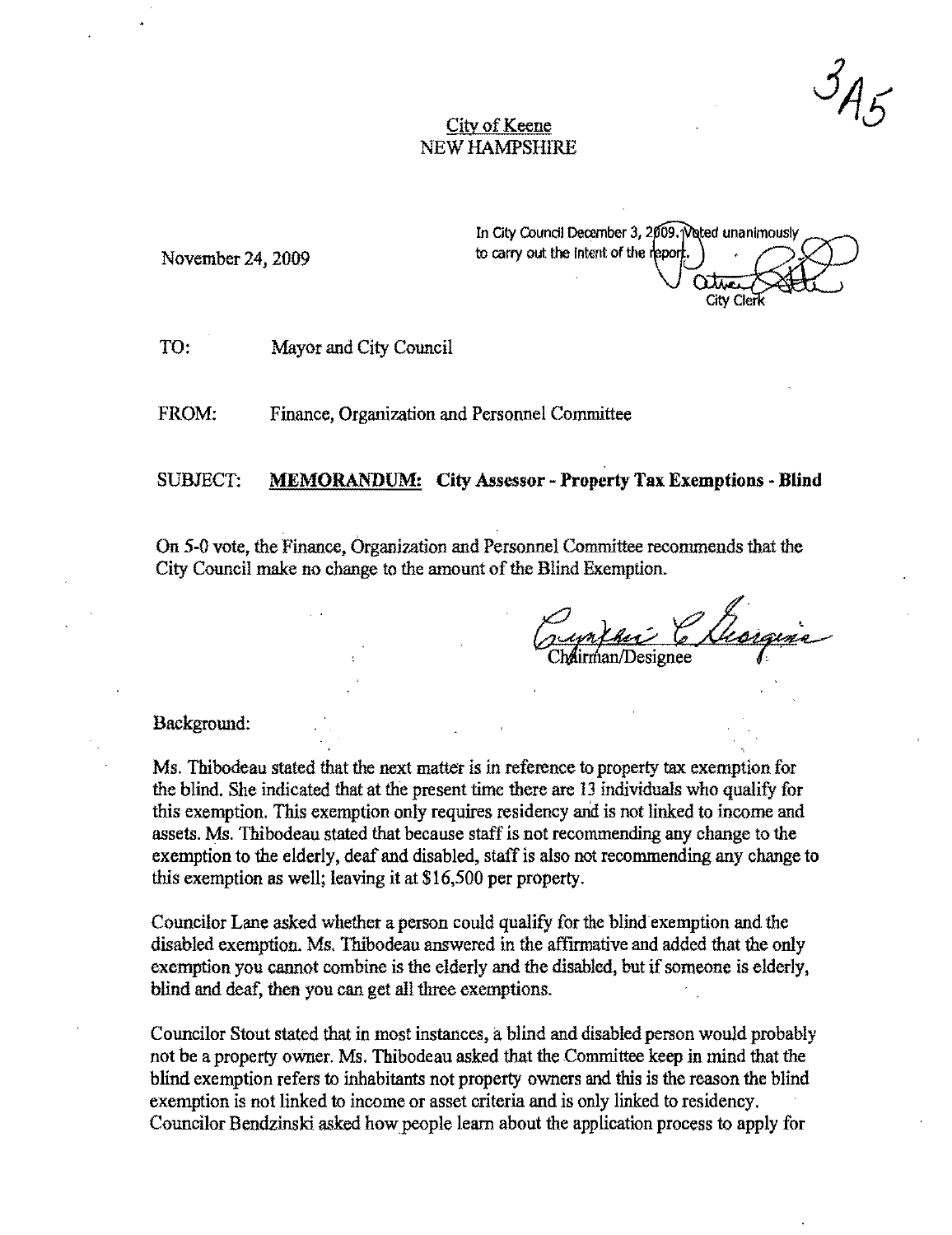Councilor Bendzinski asked how people learn about the application process to apply for these exemptions. Ms. Thibodeau stated that this information is outlined on the property tax bill. The City is also required by law to advertise it and the exemption process is posted on the City's website.

Councilor Bendzinski made the following motion which was seconded by Councilor Lane.

On 5·0 vote, the Finance, Organization and Personnel Committee recommends that the City Council make no change to the amount of the Blind Exemption.